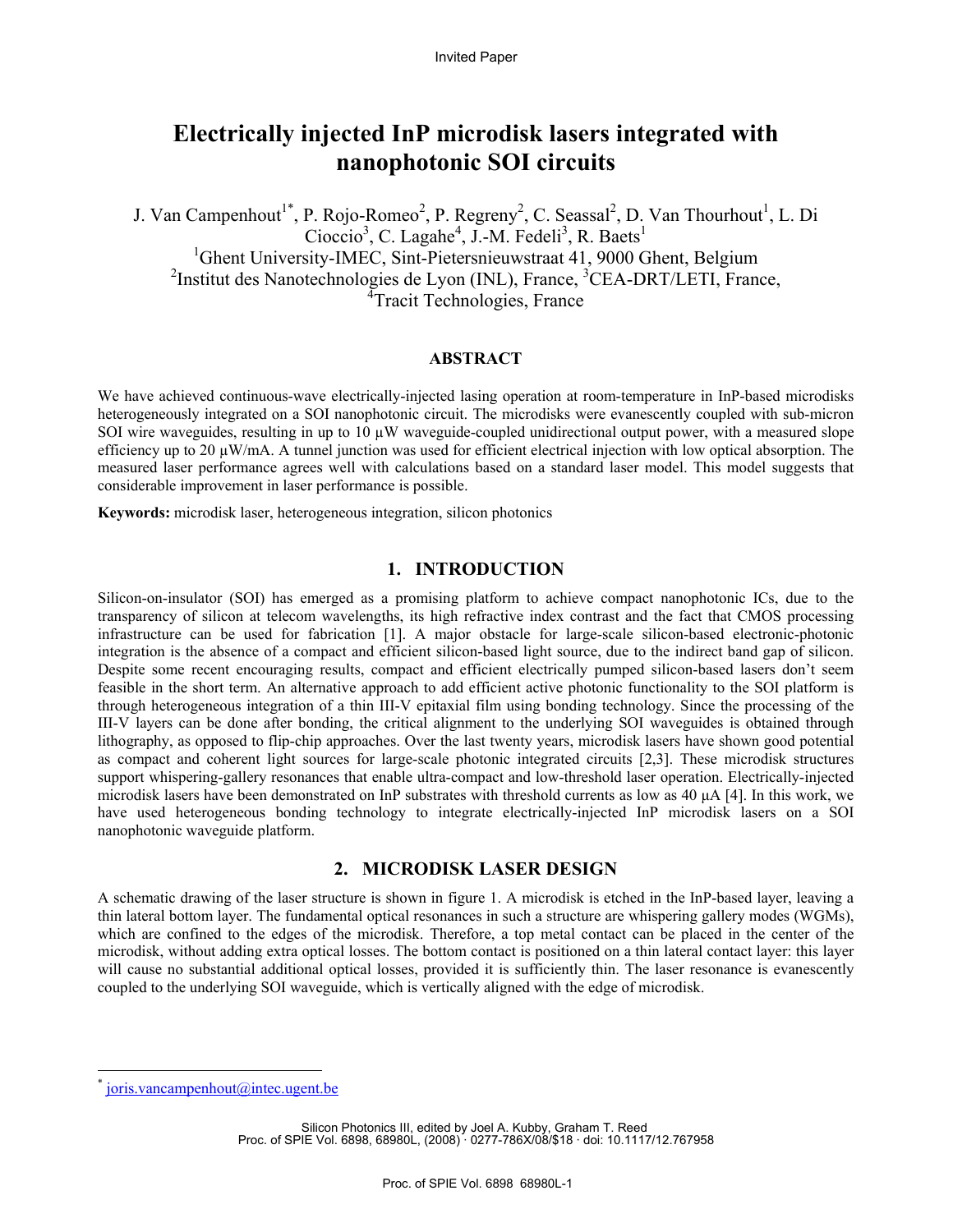

Figure 1. Schematic representation of the heterogeneously integrated microdisk laser

An important design aspect is the composition of the bonded InP-based film. It should enable efficient current injection, while preserving the optical resonance quality. The epitaxial layer should also be as thin as possible, since optical coupling to the underlying SOI waveguide is expected to be less efficient for thicker InP films. Thicker devices are also more difficult to etch with low surface roughness and to planarize, thus making integration more difficult. The major challenge in the epitaxial design lies in the requirement for low-voltage operation and high injection efficiency together with low internal optical loss. A major bottleneck for the electrical current could occur at the p-type contact. It is known that it is much more difficult to achieve low-resistance metal contacts to p-type InP as compared to n-type InP. In traditional InP-substrate based lasers, this is solved by using heavily p-type doped, low bandgap contact layers such as p++ InGaAs. These layers have large optical absorption, due to band-to-band absorption and/or free-carrier absorption (FCA), as highly p-type doped layers have large intervalence band absorption (IVBA). In classic substrate lasers, relatively thick  $(> 1 \mu m)$  cladding layers provide optical isolation between the waveguide core and these very absorptive contact layers. In our approach, a tunnel junction is incorporated to efficiently contact the p-type diode layer, with low optical loss. As has been shown in the case of long-wavelength vertical-cavity surface-emitting lasers (VCSELs), TJs with a bandgap wavelength above the emission wavelength exhibit relatively low electrical resistance with only a minor optical loss penalty, provided that the TJ is well-positioned at a minimum of the optical field intensity and has adequate doping levels [5]. In our design, we have used a Q1.2 tunnel junction. While this approach outperforms a design based on a ternary  $p++$  InGaAs contact layer, the major contribution to the internal loss is still due to free-carrier related losses in the heavily doped TJ layers. Therefore, the doping level of the TJ layers is an important design parameter, which allows for a trade-off between low optical losses and low electrical resistance.

Further contributions to the optical loss in the resonator are bending losses, scattering losses and coupling loss to the SOI wire waveguide. Numerical simulations indicate that the microdisk - including the bottom contact layer – can be as small as 4.5 µm in diameter before bending losses become important. Scattering losses arise due to sidewall roughness, and can thus be strongly reduced by optimizing the dry etch processes used for obtaining the microdisk shape. Finally, the coupling loss to the SOI wire depends strongly on the thickness of the bonding layer, and should be optimized for obtaining optimum laser performance. A useful rule of thumb is to make the coupling loss equal to the parasitic loss. Numerical simulations (3-D FDTD) indicate that this can be achieved by bonding layer thicknesses in the range 100- 200nm, for microdisk thicknesses in the range 1 - 0.5µm. For further details on the modeling, we refer to [6]

# **3. EXPERIMENTAL RESULTS**

We have fabricated SOI-integrated microdisk lasers, both in 0.55-µm thick and 1-µm thick bonded epitaxial structures., as illustrated in . For fabrication details, we refer to [7]. The microdisk diameters were 5  $\mu$ m, 7.5  $\mu$ m and 10  $\mu$ m. Before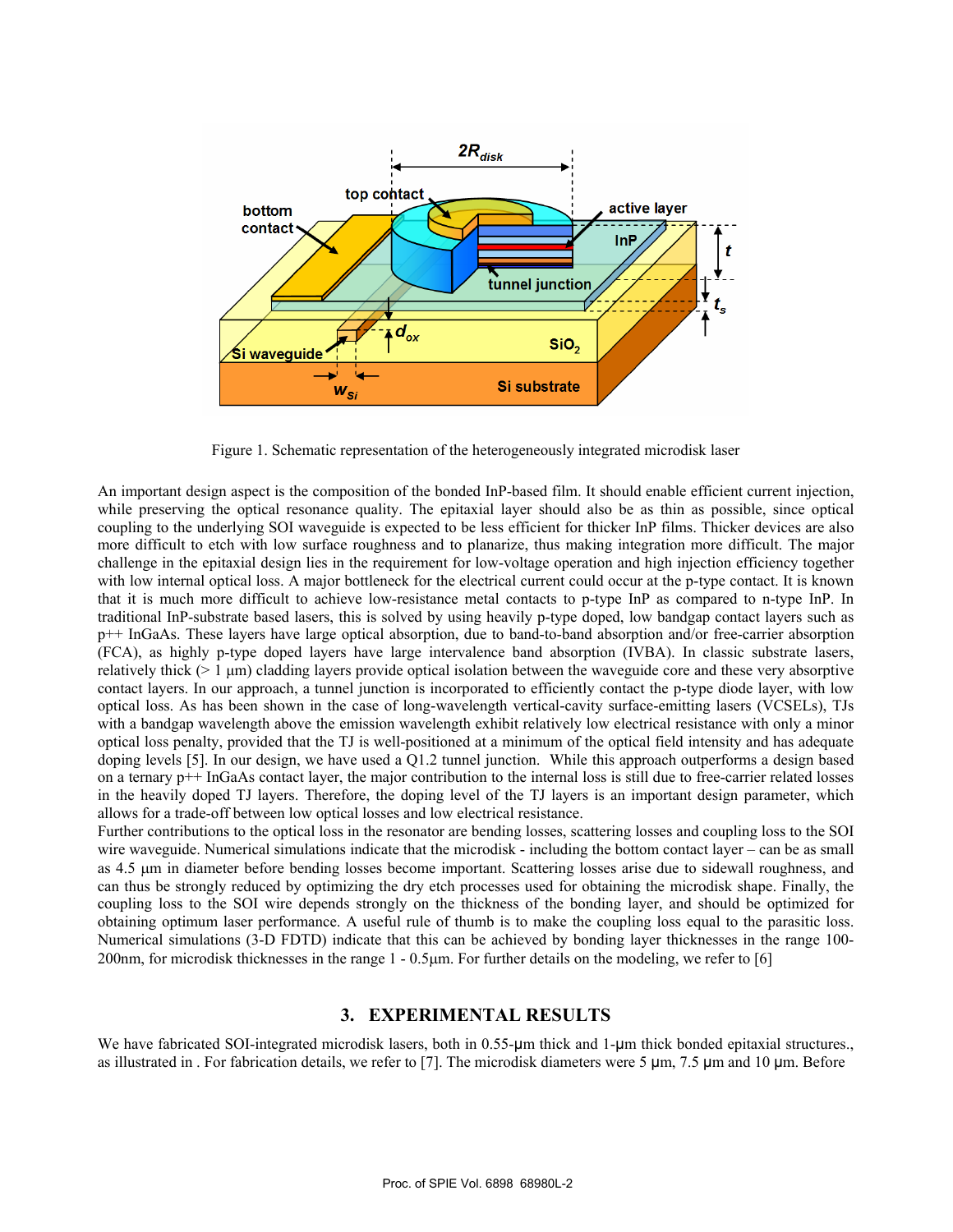

Figure 2. (a) FIB/SEM image in cross section of microdisk laser before metallization. (b) Top down microscope image of 6 microdisk lasers on SOI.



Figure 3. (a) L-V-I data measured for a 7.5-mm microdisk laser. (b) Lasing spectrum for 1.4mA current injection.

metallization, the microdisk lasers were tested under optical pumping, and all devices exhibited lasing with sub-mW threshold powers and substantial coupling into the SOI waveguide. After BCB processing and metallization and a burnin treatment, electrically pumped characterization was performed. Devices with variable top contact size (0.7−0.84R) were available, and lasing performance was found to depend strongly on the size and position of the top contact. During fabrication, the top contact was misaligned by 400 nm. As a result, lasing from 5  $\mu$ m-diameter microdisks was generally poor. The measured lasing characteristics for a 7.5-µm microdisk are shown in fig. 3. Lasing was obtained at room temperature both in pulsed and continuous wave (CW) regime. The best lasers had a threshold current of 0.5mA and a differential efficiency of about 30µW/mA in pulsed regime, with up to 100mW peak output power. In CW, the output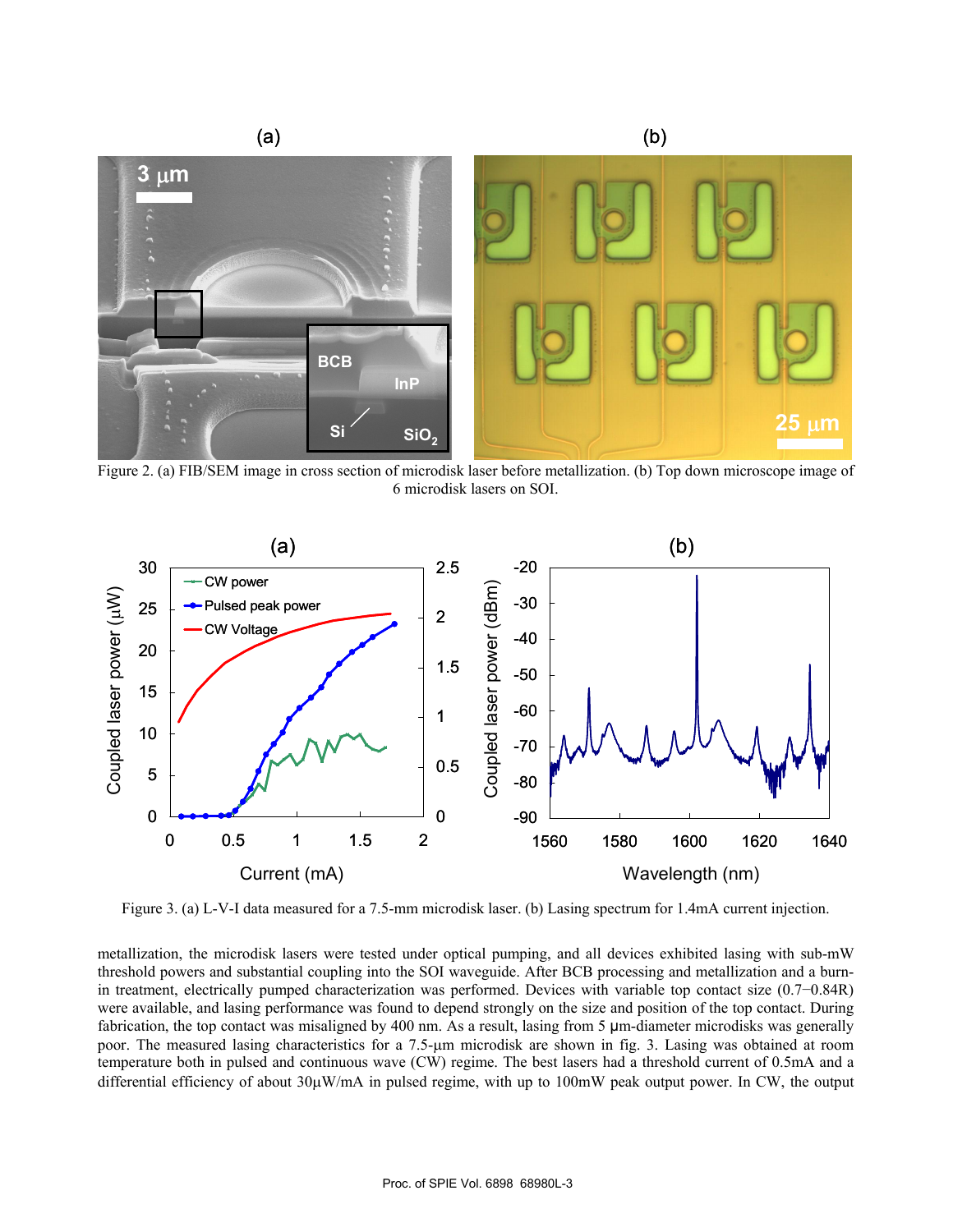

Figure 4. Measured (markers) and fitted (lines) lasing performance in pulsed regime for two 7.5-µm microdisk lasers with different coupling loss.

power was limited to about 10µW due to early thermal roll-over. The device voltage was below 2V. The lasing spectrum, as shown in fig 3. (b) exhibited a clear single lasing peak at 1.6 $\mu$ m, with a linewidth that was equal to or smaller than the resolution of our measurement setup (60pm).

# **4. DEVICE OPTIMIZATION**

A theoretical lasing model, based on classical laser theory applied to the microdisk laser configuration, and including a theoretical electrical TJ model from literature, was used for the interpretation of the measurement results (in pulsed regime). A good fit could be obtained using model parameter values obtained from simulations as discussed in section 2, and assuming reasonable values for parameters that couldn't be estimated through simulation. This is illustrated in fig. 4, where the experimental data is compared with the theoretical fit, for two 7.5-µm microdisk lasers with different lateral waveguide-disk offsets. Good agreement was obtained both for the output power as for the device voltage, except for the saturation of the output power at higher pumping levels.

To estimate the performance of a fully optimized microdisk structure, the theoretical model was used to find the optimum values for the dominant design parameters, which were identified as the microdisk radius, p-type doping of the TJ and the coupling loss. These calculations indicate that a fully optimized microdisk laser could reach a wall-plug efficiency of more than 10%.

# **5. CONCLUSION**

We have developed an electrically-injected InP-based microdisk laser, integrated on and coupled to a nanophotonic SOI platform. Electrically injected lasing in continuous-wave regime was obtained at room temperature, with lasing thresholds around 0.5mA, device voltages below 2V, and slope efficiencies up to 30µW/mA. The measured lasing performance could be fitted by a theoretical model using model parameter values obtained from simulation. This model predicts a wall-plug efficiency of over 10% for a fully optimized microdisk structure.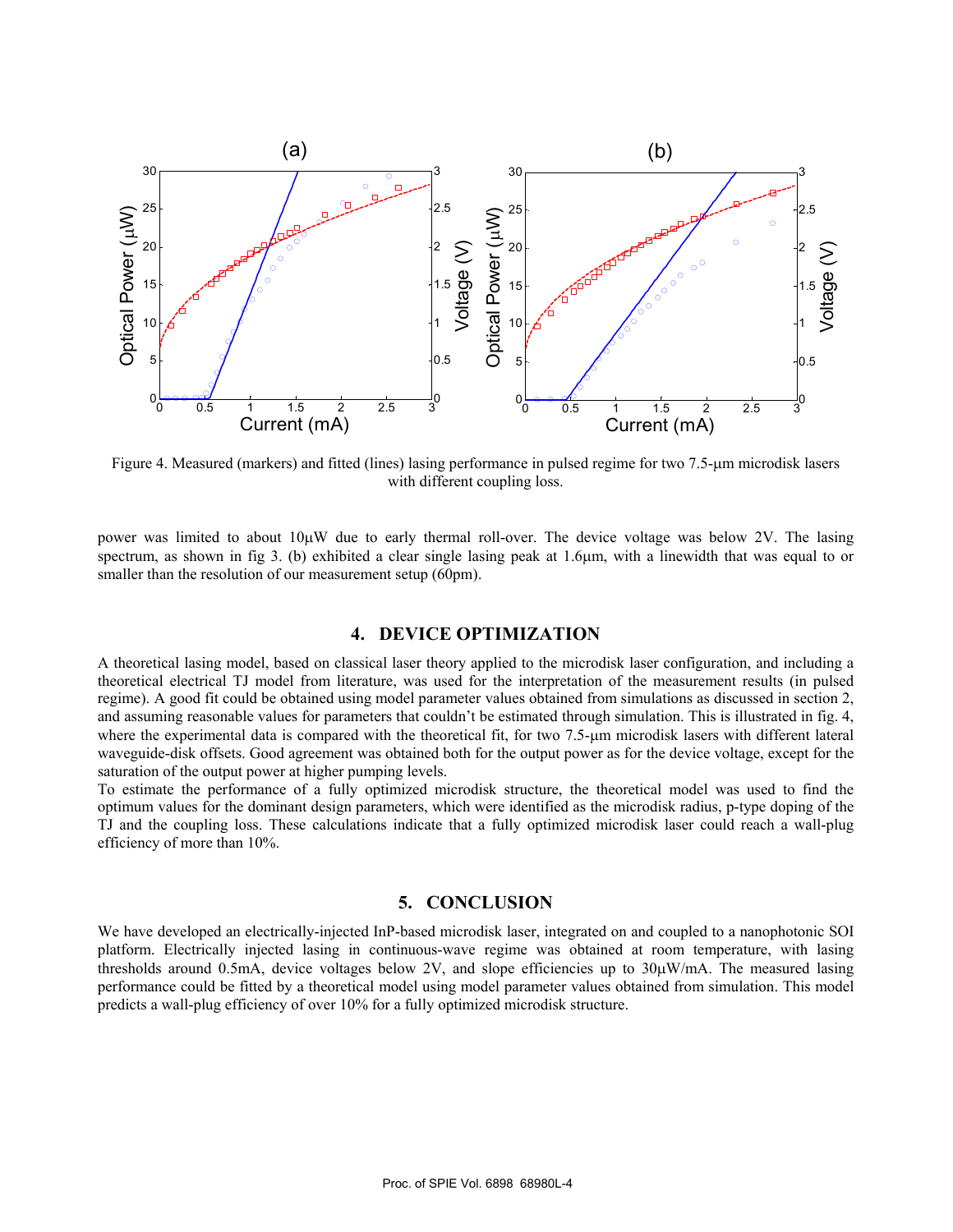## **REFERENCES**

<sup>1</sup> W. Bogaerts, R. Baets, P. Dumon, V. Wiaux, S. Beckx, D. Taillaert, B. Luyssaert, J. Van Campenhout, P. Bienstman, D. Van Thourhout, "Nanophotonic waveguides in silicon-on-insulator fabricated with CMOS technology," IEEE J. of Lightwave Technol. 23, 401-412, (2005).<br><sup>2</sup> A. F. J. Levi, R. E. Slusher, S. L. Mccall, T. Tanbunek, D. L. Coblentz, and S. J. Pearton, "Room-temperature

operation of microdisk lasers with submilliamp threshold current," Electronics Letters, vol. 28, no. 11, pp. 1010–1012, 1992.

<sup>3</sup> T. Baba, M. Fujita, A. Sakai, M. Kihara, and R. Watanabe, "Lasing characteristics of GaInAsP-InP strained quantum-well microdisk injection lasers with diameter of 2-10µm," Ieee Photonics Technology Letters, vol. 9, no. 7, pp. 878–880, 1997.

<sup>4</sup> M. Fujita, R. Ushigome, and T. Baba, "Continuous wave lasing in GaInAsP microdisk injection laser with threshold current of 40 ua," Electronics Letters, vol. 36, no. 9, pp. 790–791, 2000.

<sup>5</sup> J. Boucart, C. Starck, F. Gaborit, A. Plais, N. Bouche, E. Derouin, J. C. Remy, J. Bonnet-Gamard, L. Goldstein, C. Fortin, D. Carpentier, P. Salet, F. Brillouet, and J. Jacquet, "Metamorphic dbr and tunneljunction injection: A cw rt monolithic long-wavelength vcsel," IEEE Journal of Selected Topics in Quantum Electronics, vol. 5, no. 3, pp. 520–529,  $1999.$ 

<sup>6</sup> J. Van Campenhout, P. Rojo-Romeo, D. Van Thourhout, C. Seassal, P. Regreny, L. Di Cioccio, J. M. Fedeli, C. Lagahe, and R. Baets, "Electrically pumped inp-based microdisk lasers integrated with a nanophotonic silicon-oninsulator waveguide circuit," Optics Express, vol. 15, no. 11, pp. 6744–6749, 2007.

<sup>7</sup> J. Van Campenhout, P. Rojo-Romeo, D. Van Thourhout, C. Seassal, P. Regreny, L. Di Cioccio, J. M. Fedeli, and R. Baets. Design and Optimization of Electrically Injected InP-based Microdisk Lasers Integrated on and Coupled to a SOI Waveguide Circuit. Journal of Lightwave Technology, to be published.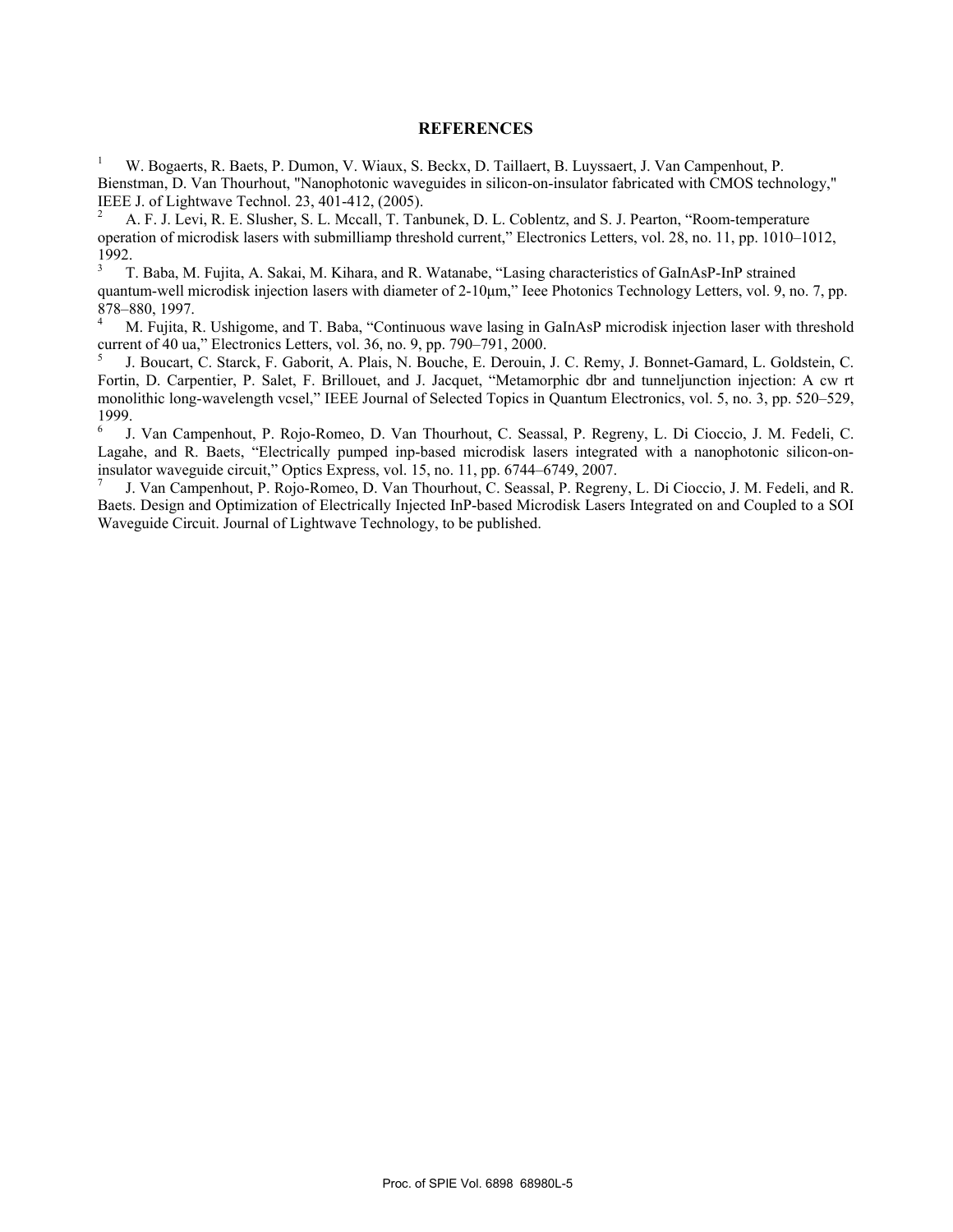# Conference 6898

### SESSION 5

#### Silicon Photonics I

Session Chair: Philippe M. Fauchet, Univ. of Rochester

Joint session with Conference 6909: Novel In-Plane Semiconductor Lasers VII

1:30 pm: A monolithic integrated low-threshold Raman silicon laser (Invited 16898-151

2:00 pm: Silicon nanocrystals and Er coupled to silicon nanocrystals for lasers and amplifiers (invited Paper), Nicola Daidosso, Lorenzo Pavesi, Zeno Gaburro, Univ. degli Studi di Trento (Italy).

# 2:30 pm: Monolithically integrated III-Sb diode lasers on miscut Si<br>substrates (Invited Paper), Diana L. Huffaker, Ganesh Balakrishnan, Univ. of

California/Los Angeles; A. Jallipalli, M. N. Kutty, S. Huang, Larry R. Dawson, The 

3:00 pm: On-chip integration of quantum dot lasers with waveguides and modulators on Si (Invited Paper), Pallab K. Bhattacharya, Jun Yang, Univ. of 

### SESSION 6

**Silicon Photonics II** 

#### Session Chair: Mario J. Paniccia, Intel Corp.

Joint session with Conference 6909:

Novel In-Plane Semiconductor Lasers VII

4:00 pm: Electrically injected InP microdisk lasers integrated with nanophotonic SOI circuits (Invited Paper), Jons Van Campenhout, Univ. Gent<br>(Belgium); Pedro Rojo-Romeo, Philippe Regreny, Christian Seassal, Ecole<br>Centrale de Lyon (France); Dries Van Thourhout, Univ. Gent (Belgium); Léa Di Cioccio, Commissariat à l'Energie Atomique (France); Chrystelle Lagahe-Blanchard, TRACIT Technologies (France); Jean-Marc Fedeli, Commissariat à l'Energie Atomique (France); Jean-Marc Fedeli, Commissariat à l'Energie At

4:30 pm: Recess integration of micro-cleaved laser diode platelets with dielectric waveguides on silicon (Invited Paper), Clifton G. Fonstad, Jr., Joseph Rumpler, Edward Barkley, Shaya Famenini, James Perkins, 

5:00 pm: Integrated AlGainAs-silicon evanescent racetrack laser and photodetector (Invited Paper), Alexander W. Fang, Univ. of California/Santa<br>Barbara; Richard Jones, Intel Corp.; Hyundai Park, Univ. of California/Santa Barbara; Oded Cohen, Omri Raday, Intel Corp. (Israel); Mario J. Paniccia, Intel Corp.; John E. Bowers, Univ. of California/Santa Barbara . . . . . . . . . . [6898-18]

Wednesday 23 January

#### SESSION 7

Waveguides I

Session Chair: Andrew W. Poon, Hong Kong Univ. of Science and Technology (Hong Kong China)

8:10 am: Strategies for realization of strong-confinement microphotonic devices (Invited Paper). Tymon Barwicz, Massachusetts institute of Technology<br>and IBM Thomas J. Watson Research Ctr.: Milos A. Popovic, Michael R. Watts. Peter T. Rakich, Charles W. Holzwarth, Franz X. Kärtner, Erich I, Ippen, Henry I Smith, Massachusetts Institute of Technology. . . [6898-19]

8:50 am: Segmented and slotted waveguides for high-speed electro-optic 

9:10 am: Photon confinement in multislot waveguides, Yijing Fu, Dan Railey Han G. Yoo, Philippe M. Fauchet, Univ. of Rochester . . . . . . . . . . . . . [6898-21]

9:30 am: Proton beam writing of waveguides in bulk silicon, Ee Jin Teo, Andrew A, Bettiol, National Univ. of Singapore (Singapore); Pengyuan Yang, Graham T. Reed, Univ. of Surrey (United Kingdom); Mark B. H.Breese, National Univ. of Singapore (Singapore) (6898-22)

9:50 am: Sub-micron optical waveguides for silicon photonics formed via 9:50 am: **Sub-micron optical waveguides tor silicon pnotonics formed via**<br>the local oxidation of silicon (LOCOS), Frederic Y. Gardes, Graham T. Reed,<br>Univ. of Surrey (United Kingdom); Andrew P. Knights, McMaster Univ. (Can 

#### SESSION 8

# Room: Conv. Ctr. A1 . . . . . . . . . . . . . . . . . Wed. 10:30 am to 12:10 pm Waveguides II

Session Chair: Andrew W. Poon, Hong Kong Univ. of Science and Technology (Hong Kong China)

10:30 am: Fiber on a chip: nonlinear optics for data communication via silicon photonic wires (Invited Paper), Richard M. Osgood, Jr., Xiaogang Chen, Gilliam Machine Chemine of Machine Chemine Columbia University International Machine Insert, Nedlae C. Panolu, Columbia University Insert, J. Chemine Insert, Nedlae C. Panolu, Columbia University Insert, Nedlae C. Panolu,

11:10 am: Silicon waveguides for the mid-infrared wavelength region, Goran Z. Mashanovich, Pengyuan Yang, Univ. of Surrey (United Kingdom); Stevan Stankovic, Univ. of Belgrade (Serbia and Montenegro); Ee Jin Teo, National Univ. of Singapore (Singapore); Jasna V. Crnjanski, Univ. of Belgrade (Serbia and Montenegro); Georg Pucker, Fondazione Bruno Kessler (Italy); William R. Headley III, Univ. of Surrey (United Kingdom); Andrew A. Bettiol, Mark B. H. Hoddiey ill, Statt St Survey (Stiller Lilly Lilly) in T. Reed, Univ. of Surrey (United Kingdom).............. 

11:30 am: Leakage studies on SOI slot waveguide structures, Paul Müllner, Norman Finger, Rainer Hainberger, ARC Seibersdorf Research 11:50 am: Low-temperature amorphous silicon based photonic crystal technology, Khadijeh Bayat, Sujeet K. Chaudhuri, Saffiedin Safavi-Naeini, Univ

#### SESSION 9

Waveguides III Session Chair: L. W. Cahill, La Trobe Univ. (Australia)

1:30 pm: Silicon microsphere photonics, Ali Serpengüzel, Koç Univ.

 $\ldots$  [6898-28] 

1:50 pm: Optical solitons in a silicon waveguide, Jidong Zhang, Qiang Lin, Giovanni Piredda, Robert W. Boyd, Govind P. Agrawal, Philippe M. Fauchet, 

2:10 pm: Nonlinear optics in silicon-polymer systems, Michael Hochberg, California Institute of Technology and Univ. of Washington; Tom W. Baehr Jones, Guangxi Wang, Axel Scherer, California Institute of Technology[6898-30]

| 2:30 pm: Vertically integrated multimode interferometers for 3D photonic<br>circuits in SOI, Chris J. Brooks, Andrew P. Knights, Paul E. Jessop, McMaster |
|-----------------------------------------------------------------------------------------------------------------------------------------------------------|
| 2:50 pm: Experimental demonstration of waveguide-coupled corner-cut                                                                                       |
| square resonators, Elton Marchena, Shouyuan Shi, Dennis W. Prather, Univ. of                                                                              |

SPIE Photonics West 2008 · spie.org/pw · TEL: +1 360 676 3290 · +1 888 504 8171 · customerservice@spie.org 217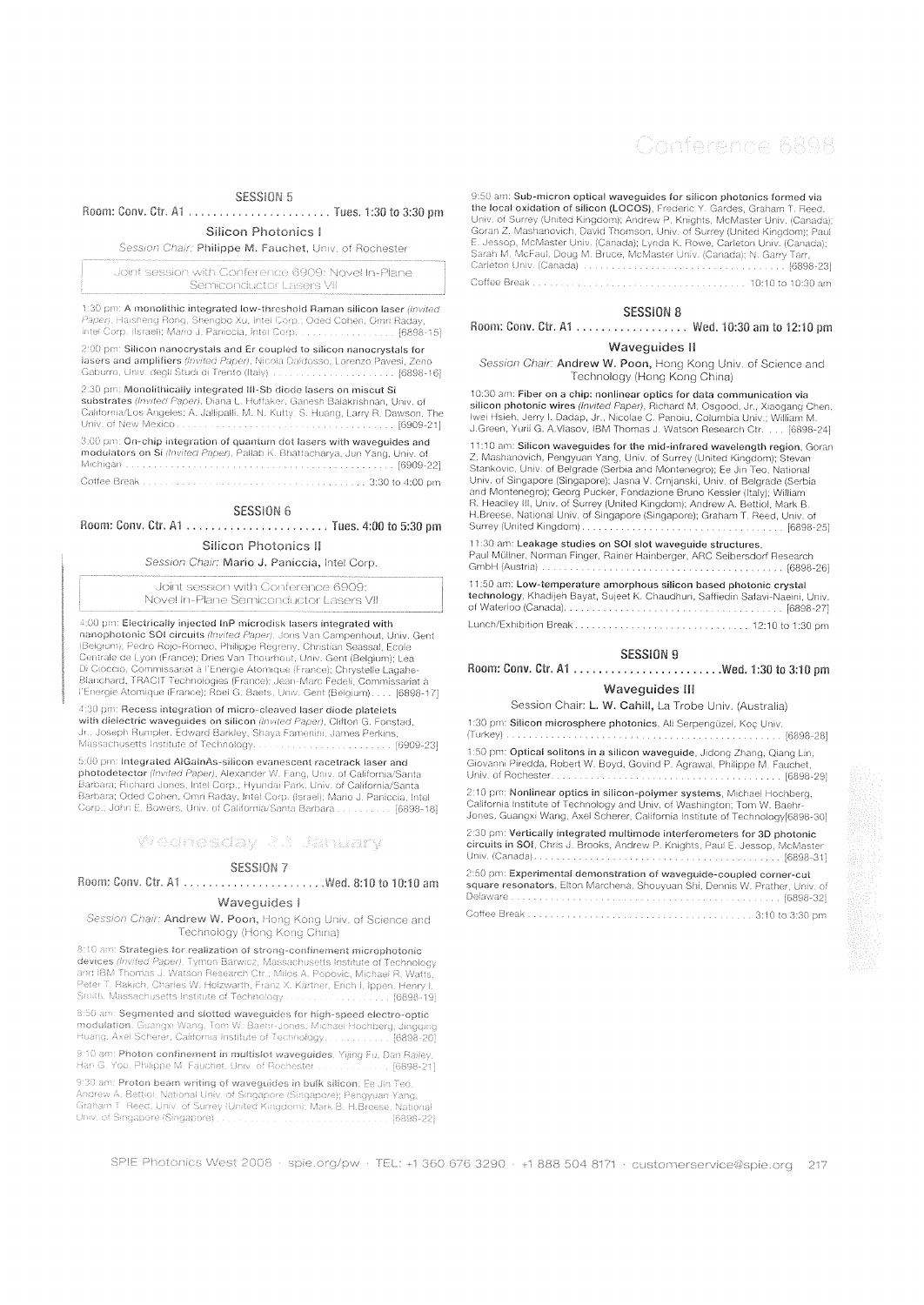## Tuesday 22 January

# OPTO 2008 Plenary Session

Session Chairs: Ali Adibi, Georgia Institute of Technology; James G. Grote, Air Force Research Lab.

Room: Conv. Ctr. A7/A8 - 8:30 to 10:00 am

8:30 am: Introduction and Opening Remarks

8:40 am: Nanophotonics: from Photonic Crystals to Plasmonics

(Presentation Only), Eli Yablonovitch, Univ. of California/Berkeley 9:20 am: Organic "Plastic" Optoelectronic Devices (Presentation Only), Nivazi Serdar Sariciftci, Johannes Kepler Univ. Linz (Austria)

See p. 28 for details

#### SESSION 5

# Room: Conv. Ctr. B4 . . . . . . . . . . . . . . . . . Tues. 10:30 am to 12:20 pm

**THz Lasers** 

Session Chair: Dan Botez, Univ. of Wisconsin/Madison

10:30 am: High-temperature and high-power operation of terahertz quantum-cascade lasers (Invited Paper), Sushil Kumar, Alan W. Lee, Qi<br>Qin, Massachusetts Institute of Technology: Benjamin S. Williams, Univ. of California/Los Angeles; Qing Hu, Massachusetts Institute of Technology; John 

11:00 am: Progress in quantum cascade lasers (Invited Paper), Jerome Faist, 

11:30 am: Terahertz source based on intracavity difference-frequency generation in quantum cascade lasers (Invited Paper), Mikhail A. Belkin, Harvard Univ.; Alexey A. Belyanin, Texas A&M Univ.; Federico Capasso, Harvard Univ. (6909-19)

12:00 pm: Time-resolved investigation of heat-transport dynamics in THz quantum-cascade fasers, Miriam Serena Vitiello, Vincenzo Spagnolo, Gaetano -----<br>Scamarcio, Cinzia Di Franco, Univ. degli Studi di Bari (Italy) . . . . .  $\ldots$  [6909-20] Lunch/Exhibition Break ................ 12:20 to 1:30 pm

#### SESSION 6

Silicon Photonics I

Joint Session with Conference 6898: Silicon Photonics III

1:30 pm: A monolithic integrated low-threshold Raman silicon laser (Invited Paper), Haisheng Rong, Shengbo Xu, Intel Corp.; Oded Cohen, Omri Raday, Intel Corp. (Israel); Mario J. Paniccia, Intel Corp. . . . . . . . . . . [6898-15] 2:00 pm; Silicon nanocrystals and Er coupled to silicon nanocrystals for Lasers and amplifiers (Invited Paper). Nicola Daldosso, Lorenzo Pavesi, Zeno<br>Gaburro, Univ. degli Studi di Trento (Italy)

2:30 pm: Monolithically integrated III-Sb diode lasers on miscut Si substrates (Invited Paper), Diana L. Huffaker, Ganesh Balakrishnan, Univ. of<br>California/Los Angeles; A. Jallipalli, M. N. Kutty, S. Huang, Larry R. Dawson, The Univ. of New Mexico...  $(6909-21)$ 

3:00 pm: On-chip integration of quantum dot lasers with wavequides and modulators on Si (Invited Paper), Pallab K. Bhattacharya, Jun Yang, Univ. of Coffee Break.  SESSION 7

#### Silicon Photonics II

Joint Session with Conference 6898: Silicon Photonics III

4:00 pm: Electrically injected InP microdisk lasers integrated with nanophotonic SOI circuits (Invited Paper), Jons Van Campenhout, Univ. Gent<br>(Belgium); Pedro Rojo-Romeo, Philippe Regreny, Christian Seassal, Ecole<br>Centrale de Lyon (France); Dries Van Thourhout, Univ. Gent (Belgium); Léa Centrals de Lyon (France), Dires van Thomnou, Onte, Den (Dolgtan), Lou<br>Di Cioccio, Commissariat à l'Energie Atomique (France); Chrystelle Lagahe-<br>Blanchard, TRACIT Technologies (France); Jean-Marc Fedeli, Commissariat à l'Energie Atomique (France); Roel G. Baets, Univ. Gent (Belgium).... [6898-17]

4:30 pm: Recess integration of micro-cleaved laser diode platelets with dielectric waveguides on silicon (Invited Paper), Clifton G. Fonstad, Jr., Joseph Rumpler, Edward Barkley, Shaya Famenini, James Perkins, 

5:00 pm: Integrated AlGaInAs-silicon evanescent racetrack laser and photodetector (Invited Paper), Alexander W. Fang, Univ. of California/Santa<br>Barbara; Richard Jones, Intel Corp.; Hyundai Park, Univ. of California/Santa Barbara; Oded Cohen, Omri Raday, Intel Corp. (Israel); Mario J. Paniccia, Intel Corp.; John E. Bowers, Univ. of California/Santa Barbara . . . . . . . . . . . [6898-18]

### Wednesday 23 January

#### **SESSION 8**

Room: Conv. Ctr. B4 . . . . . . . ................Wed. 8:10 to 10:00 am

**High Brightness** 

Session Chair: Gary A. Evans, Photodigm Inc.

8:10 am: High-brightness diode lasers with very narrow divergence (Invited of the anti-market and the state of the state of the state of the state of the Paper), Götz Erbert, Frank Bugge, Joerg Fricke, Karl-Heinz Hasler, Hans<br>Wenzel, Guenther Traenkle, Ferdinand-Braun-Institut für Höchstfrequenzt (Germany)  $.16909 - 241$ . . . . . . . . . . . . .

8:40 am: Highly reliable, high-brightness 915-nm laser diodes for fiber laser applications, Zuntu Xu, Wei Gao, Lisen Cheng, Kejian Luo, Kun Shen, Andre 

9:00 am: Asymmetric Al-free active-region laser structure for highbrightness tapered lasers at 975 nm, Nicolas Michel, Michel Lecomte, Olivier Parillaud, Michel M. Krakowski, Thales Research & Technology (France); Jose-Manuel García-Tijero, Ignacio Esquivias, Univ. Politécnica de Madrid (Spain).  $[6909-26]$ 9:20 am: High-reliability, high-power arrays of 808-nm single-mode diodelasers employing various quantum well structures, Bocang Qiu, Olek P<br>Kowalski, Stewart D. McDougall, Xuefeng Liu, John H. Marsh, Intense Ltd. 

9:40 am: Grazing incidence slab semiconductor laser (GRISSL), Anish K Goyal, Robin K. Huang, Leo J. Missaggia, MIT Lincoln Lab. . . . . . . . . [6909-28] 

#### SESSION 9

Mid-IR Lasers

Session Chair: Claire F. Gmachl, Princeton Univ.

10:30 am: InAs-based quantum-cascade lasers (Invited Paper), Alexei N. Baranov, Roland Teissier, Jan Devenson, Olivier Cathabard, Univ. Montpellier II (France)... 

11:00 am: Short-wavelength quantum cascade lasers (Invited Paper), John W. Cockburn, Dmitri Revin, The Univ. of Sheffield (United Kingdom). [6909-30]

11:30 am: Fiber-coupled, GaSb-based diode-laser modules for the 2.X 11.30 am. Fiber-coupled, Gabo-Lased Group-raser modulus for any Mr.<br>11/4m wavelength range, Christian Mann, Marcel Rattunde, Eva Geerlings, Johannes Schmitz, Gudrun Kaufel, Joachim Wagner, Fraunhofer-Institut 141/4r Angewandte FestkĶrperphysik (Germany). [6909-31]

11:50 am: Interband cascade laser progress (Invited Paper), William W. Bewley, Chad L. Canedy, Mijin Kim, Chul Soo Kim, Jill A. Nolde, Diane C.<br>Larrabee, J. R. Lindle, Igor Vurgaftman, Jerry R. Meyer, Naval Research Lab... (6909-32) 

240 SPIE Photonics West 2008 · spie.org/pw · TEL: +1 360 676 3290 · +1 888 504 8171 · customerservice@spie.org